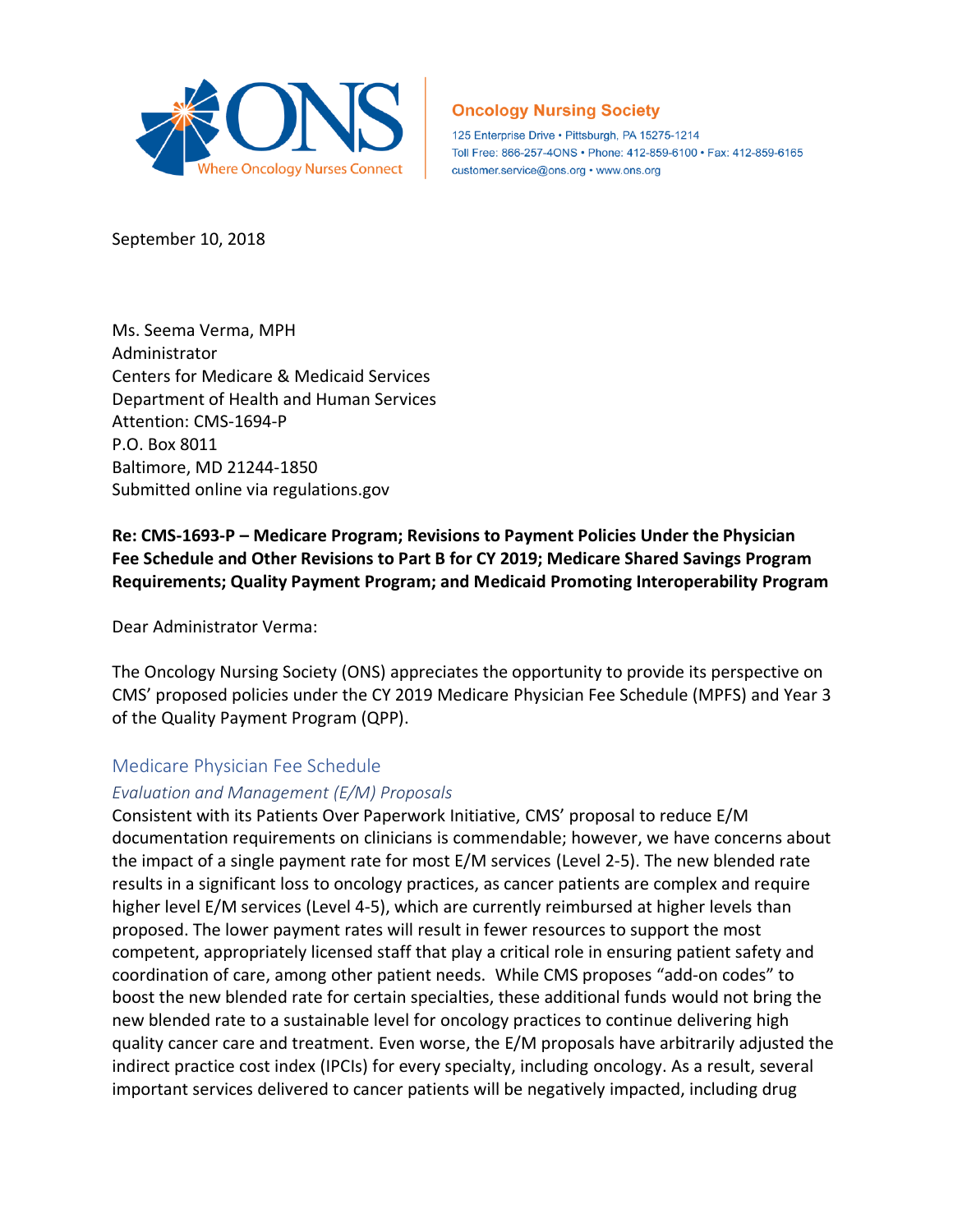administration services – which may decline by at least 10 percent according to some projections. The combined impact of CMS' E/M proposals will do significant harm to oncology practices and the Medicare beneficiaries that rely on them for diagnosis, treatment and longterm management. Thus, *we fully oppose CMS' entire package of E/M proposals. We urge CMS to withdraw its proposals and work with the clinician community on a solution that lessens clinician burden while reducing audit expenses on the agency.* A 4 percent reduction, or \$76 million dollar cut in cancer care funding, is unsustainable at a time when cancer is a public health crisis.

In addition, ONS remains frustrated that CMS continues to lump all nurse practitioners (NPs) into a single "specialty" for purposes of its impact analysis, particularly as more nurses obtain specialty certification. Oncology NPs play a pivotal and distinct role in comprehensive care for cancer patients, which must be distinguished from other types of NPs. Lack of specialty designation for oncology NPs does the profession a disservice and does not provide a true analysis of efforts to advance CMS goals for optimal care delivery and patient outcomes in cancer. We urge CMS to establish specialty codes for NPs, which will be useful to CMS and *public stakeholders in the analysis of proposed and final payment, quality and cost containment policies, in addition to attribution policies for alternative payment and delivery models.*

# *"Communication-Based Technology Services"*

Virtual care is very important for patients with cancer who are seriously ill and may live in rural or remote areas or have trouble getting to a physician or nurse practitioner's office or hospital for care. Patients with cancer need 24/7 access to oncology nurses to monitor their symptoms and concerns and help them avoid unnecessary and costly emergency department visits or hospitalizations. ONS supports CMS' proposals to reimburse clinicians for "virtual care" using communication-based technology services. We urge CMS to finalize these proposals to pay for "virtual check-ins," remote evaluation of pre-recorded patient information, and interprofessional internet consultations. *To encourage utilization of virtual care by both providers and patients, ONS encourages CMS to consider higher reimbursement than what has been proposed.*

*Additionally, ONS urges CMS to clarify that advanced practice nurses are included in the definition of "consultative physician" for purposes of Medicare payment for CPT code 994X6 (Interprofessional telephone/Internet/electronic health record assessment and management service provided by a consultative physician, including a written report to the patient's treating/requesting physician or other qualified health care professional, 5 or more minutes of medical consultative time).* 

#### *Part B Drugs*

*ONS opposes CMS' proposed cut to WAC-based drug payment. Oncology practices have no control over the setting of drug prices; therefore, this proposal will do nothing to bring down*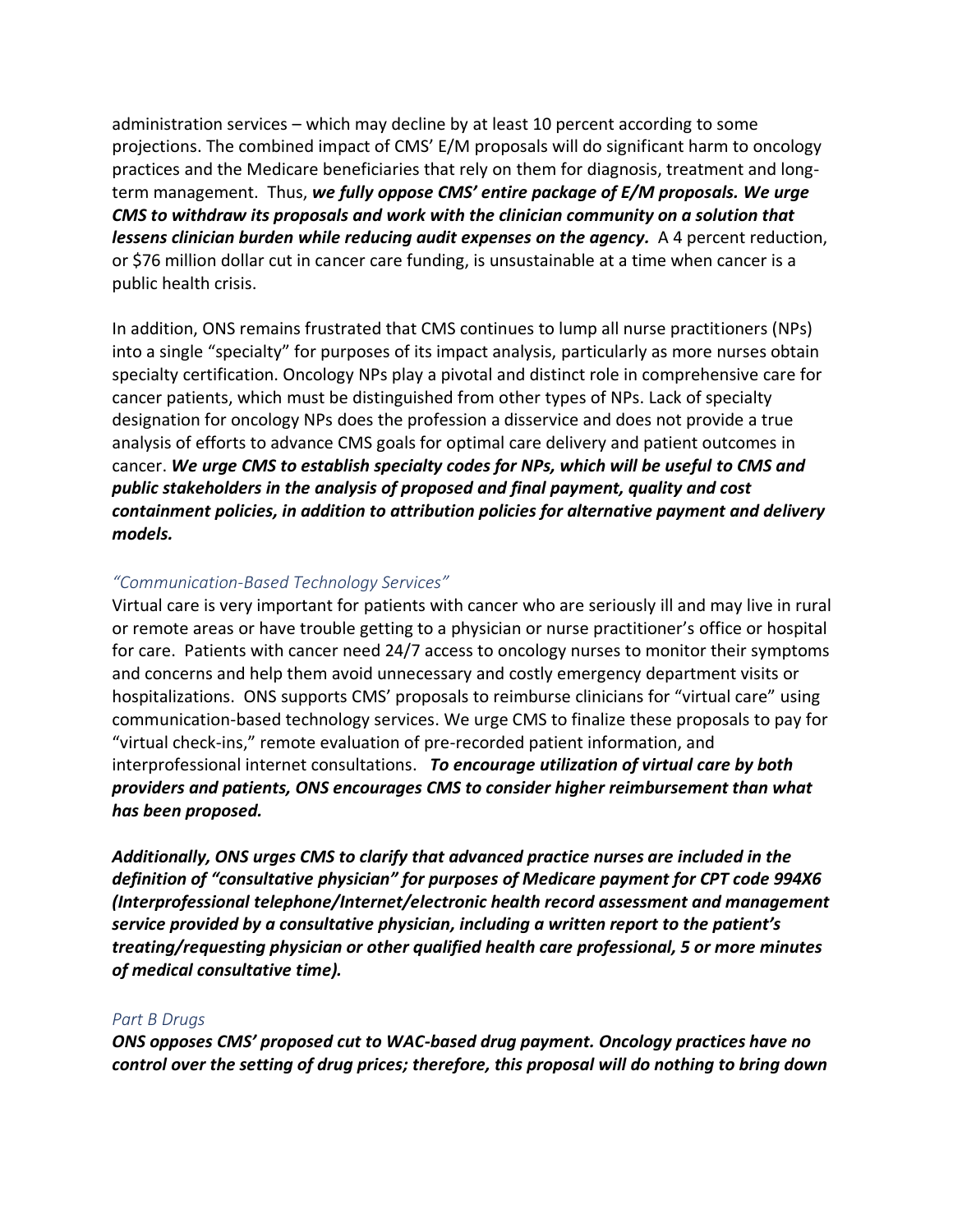*the underlying prices of these products. We urge CMS not to finalize this policy and urge the Administration to consider other reforms to address drug pricing.*

# Quality Payment Program

### *General Comments*

CMS is considering, for future years, to further reduce reporting burden by linking or otherwise bundling performance categories (e.g., creating sets of multi-category measures that would cut across difference performance categories; allowing clinicians to report once for credit in all three categories) and/or creating public health priority measure sets. *Cancer care is multifaceted, multidisciplinary, and represents a significant public health burden; therefore, ONS would support working with the agency to establish such measure sets. We encourage CMS to establish a technical expert panel to begin this work and ensure oncology nurses are represented as part of this effort. Further, we encourage greater emphasis on the use of clinical data registries as a means for clinicians to fully satisfy Merit-based Incentive Payment System (MIPS) requirements.*

### *Cost Performance Category*

*We continue to oppose the inclusion of Part B and Part D drug costs from resource use measures used in the cost performance category of MIPS. We urge CMS to remove all drug costs from these measures when making determinations about clinician efficiency, particular given clinicians have no control over the cost of these items.* 

## *MIPS Eligible Clinicians and "Opt-In" Policy*

*ONS supports the proposed additional MIPS eligible clinicians and encourages CMS to consider allowing nurse practitioners who perform 200 services to opt-in to the MIPS program. ONS also encourages CMS to consider adding nurse navigators and oncology staff nurses as future participants.* Although these two do not currently bill Medicare, this is an area we would like to explore with CMS in the future and offer ourselves as a resource to CMS.

#### *Quality Performance Category*

*While ONS supports the change to the following measure: Oncology: Medical and Radiation – Plan of Care for Pain, we oppose the removal of the following measure Oncology: Radiation Dose Limits to Normal Tissues.* Not only do oncology professionals continue to find value in this measure from a patient safety standpoint, we disagree with CMS' contention that it is truly "topped out." The concept of "topped out" measures in CMS' quality programs is challenging to accept given the rate of reporting by clinicians in the program.

Whether a measure has truly captured actual performance is difficult to discern as not enough providers are participating in the MIPS program, nor in the predecessor program. Until the professional societies and/or measure steward believe clinical practice is at a place where the measure is no longer warranted, or until the vast majority of peer reviewed literature demonstrate a significant change in practice patterns, we do not believe CMS should remove so-called "topped out" measures from MIPS.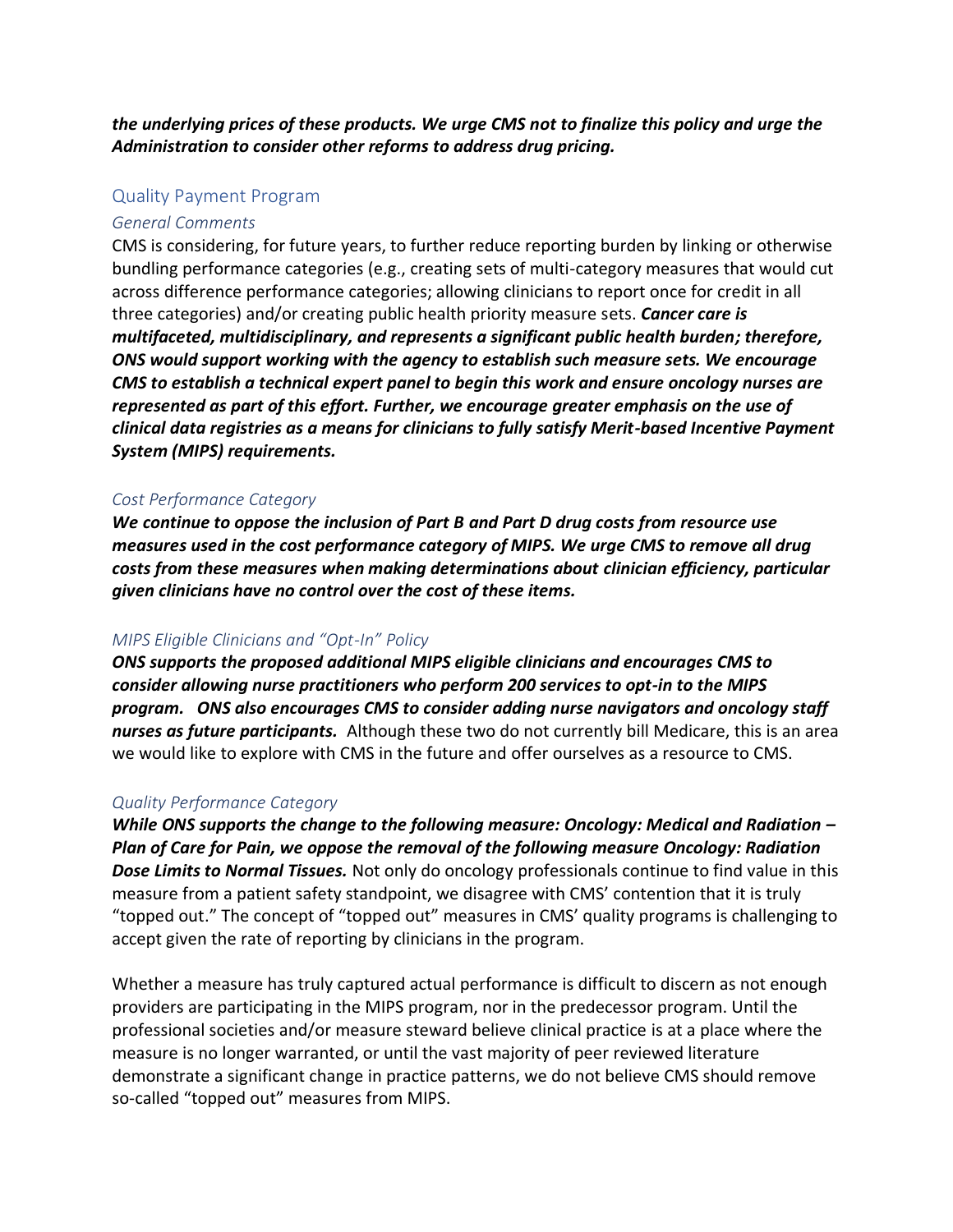## **Proposed Opioids Measures:**

ONS has serious concerns about two CMS proposed quality measures to address opioid misuse – (1) the requirement that clinicians check a Prescription Drug Monitoring Program (PDMP) every time a patient receives opioids, and (2) the requirement that clinicians verify that there is a signed Opioid Treatment Agreement in place.

ONS is concerned that it will be unduly burdensome for oncology nurse practitioners caring for patients with cancer to have to log in and out of PDMP systems to check for patient opioid usage. This is because PDMPs are not often easily accessed through the patient electronic health record (EHR). Having to work in two different systems for each opioid prescription will add time rather than remove administrative burden and could delay patients receiving their pain medications as needed for quality health outcomes.

Patients with cancer depend on access to safe and timely opioid therapy to treat their pain and suffering and are justifiably prescribed opioids for lengthy periods of time as their illness progresses and at end of life. ONS is opposed to requiring that clinicians validate Opioid Treatment Plans before prescribing opioids, because this could create delays in patients receiving appropriate pain care, and it increases administrative burden for oncology nurses.

*For both measures, ONS urges CMS to consider excluding patients with serious illness, such as cancer.*

# *Promoting Interoperability Performance Category*

ONS supports CMS' efforts to align the Promoting Interoperability program across provider types and the modifications to reduce clinician burden. Interoperability is key to improving the prevention, diagnosis, treatment and long-term management of cancer, thus we are encouraged by the agency's efforts to making promoting interoperability a high priority. *The policies proposed related to this performance category should be finalized. We urge CMS to consider the role of nurses in the use of electronic health records (EHRs) and promoting interoperability as it advances new "meaningful use" objectives and measures in future years.*

## *Improvement Activities Category*

*ONS urges CMS to incorporate more improvement activities that are patient-centered and focused on cancer care, palliative care and survivorship.*

# *Qualified Clinical Data Registries (QCDR)*

*ONS opposes the CMS proposal to require QCDRs to enter into a license agreement that would permit all other QCDRs to use ONS-developed measures.* ONS expends tremendous resources, which involves the expertise of oncology nurses and other stakeholders to create, license and update its patient-centric oncology-focused measures. We believe it is outside CMS' authority to require that ONS share its measures with outside entities without processes in place to protect the integrity of these measures or to collect fees that would support the